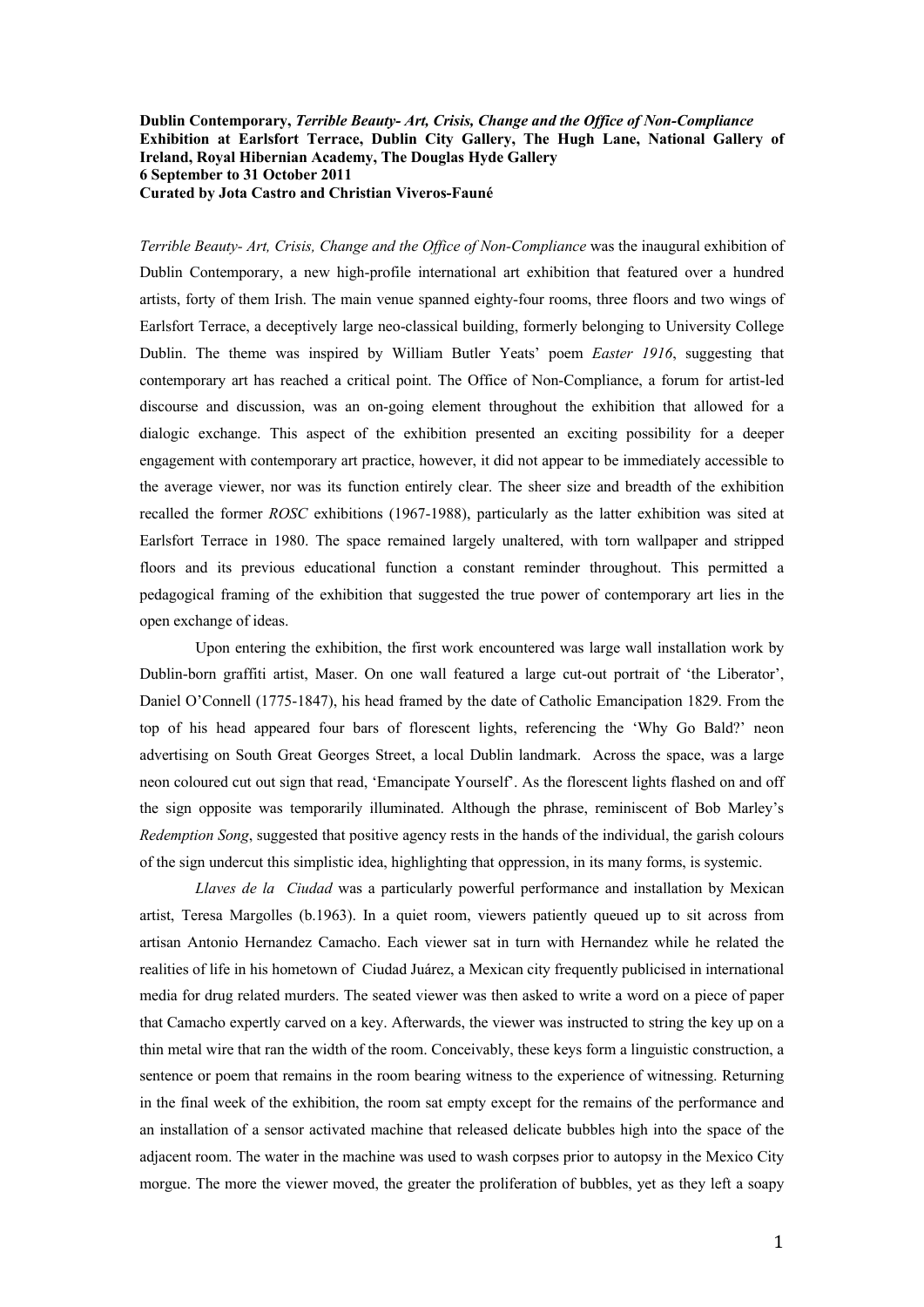residue on the floor, the installation suggested the fragility of life.

Irish artist Amanda Coogan's (b.1971) *Spit Spit Scrub Scrub* featured three women enveloped in 'International Klein Blue' strapless dresses fashioned from a giant piece of material that filled the room. With their bodies anchored by the fabric they assumed choreographed positions while their gazes defiantly met the viewer's. The confrontational stares and red lipstick suggested the deadly power of witches, harpies or gorgons. As the work progressed, saliva slowly emitted from their mouths trickled down the dresses in a disturbing oral incontinence. Recalling Yves Klein's *Anthropometries* in which women's bodies were used as paintbrushes, the temporary staining of the spit on the satin dresses reasserted the physical presence of the body permitting for a contemplation of embodiment.

In a large room, David Zink Yi's (b.1973) giant ceramic squid lay spent, strewn on the floor in a puddle of inky black fluid. Although simple and beautiful, the abject liquid evoked the forbidden desire to touch the oil slick and the fear of contamination should one come into contact with it. Elsewhere Cuban artist Wilfredo Prieto's (b.1978) sculpture was simultaneously thrilling and threatening as suspended from the ceiling, coils of wrapped razor wire, appearing lighter than air formed a deadly cloud-like mass. Walking underneath and looking upwards, the viewer was uncomfortably aware of a distinct feeling of dread that at any time this installation could cause grave bodily harm should it fall and it was incidentally cordoned off at a later stage. The most remarkable element to this work was the juxtaposition of the sculpture with the streaming light imparted from an overhead skylight window that gave the impression of hope. In the Annex building, Swiss artist Thomas Hirschhorn's (b.1957) *The Green Coffin* (2006) was a chilling sight to behold, if not rather literal in its critique of the connections between politics, military force, capitalism and 'the West' through a pastiche of images that bring together models, newspaper photographs of war victims, chessboards, Renaissance paintings and crustaceans. Truncated mannequin arms held aloft the large cardboard coffin each wearing a wristwatch. While it invited the viewer to spend time with its numerous layered imagery, bearing witness to the atrocities of modern society and the realities of ongoing ideological conflict, the D.I.Y. aesthetic of the packing tape affixed images lacked cohesion.

The exhibition featured a large number of time-based works, which is a welcome addition for those who enjoy a deeper level of spectator engagement. However, given the extended durations of many of the works, it is difficult to imagine that those with a single day ticket would be able to commit themselves to a vast number. This highlights one of the difficulties with an exhibition of this size and raises the question as to how much time one must spend with the work to unpack its meaning. Belgian artist Hans Op de Beeck's (b. 1969) *Sea of Tranquillity* demanded that the viewer observe the thirtyminute video and 3D generated 'film' in its entirety. The deliberate actions of individuals on a cruise ship, accompanied by the jazz song 'Sea of Tranquillity' hinted at a gnawing isolation characterised by a film noir element. Meanwhile, Jaki Irvine's (b.1966) mesmerizing *56 Inch Fantasy*, a five-minute video filmed at the Guinness Storehouse, was based on an enigmatic conversation overheard in an elevator. The linear movements of the camera positioned inside the glass elevator as it moved up and down captivated the viewer. As it descended it referenced the fall in Alfred Hitchcock's *Vertigo*, while ascending into the famed Gravity Bar it evoked the joyfulness of *Charlie and the Chocolate Factory*. The excellent musical score performed by the RTE Orchestra permitted one to lose oneself in the